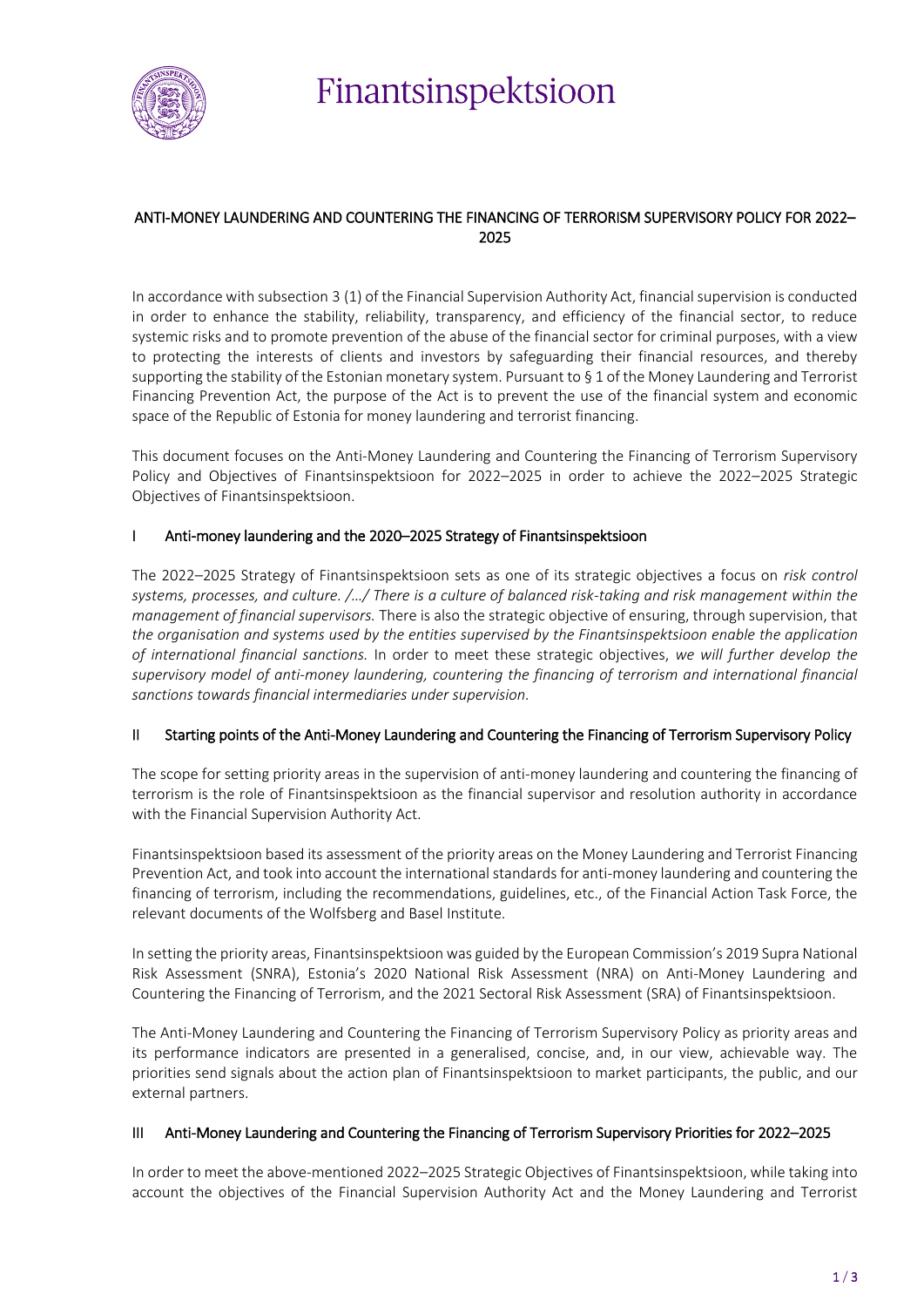#### Finantsinspektsioon

Financing Prevention Act and the starting points of the priority areas, we set the following areas as priorities in the anti-money laundering and countering the financing terrorism supervision in the period of 2022–2025:

- i) Risk control culture the managements of subjects of financial supervision address risk-taking and risk management in a balanced way;
- ii) Risk control systems and processes subjects of financial supervision have established risk-sensitive risk management solutions, apply due diligence measures appropriately, and properly fulfil their reporting obligations to the Financial Intelligence Unit.

## IV Performance indicators

When carrying out supervision in these areas, we will be guided, among other things, by the following:

#### I Enhancing the risk management culture

The market participants:

- i) have applied an appropriate and transparent risk management environment and culture, including the market participant's risk assessment and risk appetite, and the potential risks have been communicated by the managers of the market participants to the staff implementing the anti-money laundering and countering the financing of terrorism systems and controls;
- ii) have mapped the money laundering and, separately, terrorist financing risks/threats related to their activities, and their magnitude and impact;
- iii) have identified, at a qualitative and quantitative level, the risks they are prepared to take in their business, i.e. determined their risk appetite;
- iv) have identified the need for an effective risk management model (compensation mechanisms), including IT and human resources, to mitigate the risks/threats posed by their activities and made the corresponding investments in human resources, as well as in improving staff competences and developing risk-sensitive and adequate IT systems.

II Establishing risk-sensitive solutions for the proportionate application of due diligence measures

The market participants:

- i) have applied due diligence measures in a proportionate and risk-based manner, and are applying more measures in higher risk situations (taking into account the threats to the Estonian financial system identified in Estonia's 2020 National Risk Assessment (NRA) on Anti-Money Laundering and Countering the Financing of Terrorism and the 2021 Sectoral Risk Assessment (SRA) of Finantsinspektsioon) and have considered the possibility of applying simplified measures in lower risk situations;
- ii) have paid attention to the quality of client communication, its smooth functioning, the clarification of requirements, the relevance of the data to be collected, as well as training staff on the scope and objectives of due diligence measures and providing guidance on how to achieve proportionate and high quality in client relations;
- iii) implement business relationship monitoring solutions that are of a high standard in relation to the size of the market participant and the volume of services provided, and are able to detect money laundering and, separately, terrorist financing situations, as well as suspicious and unusual transactions and transaction patterns;